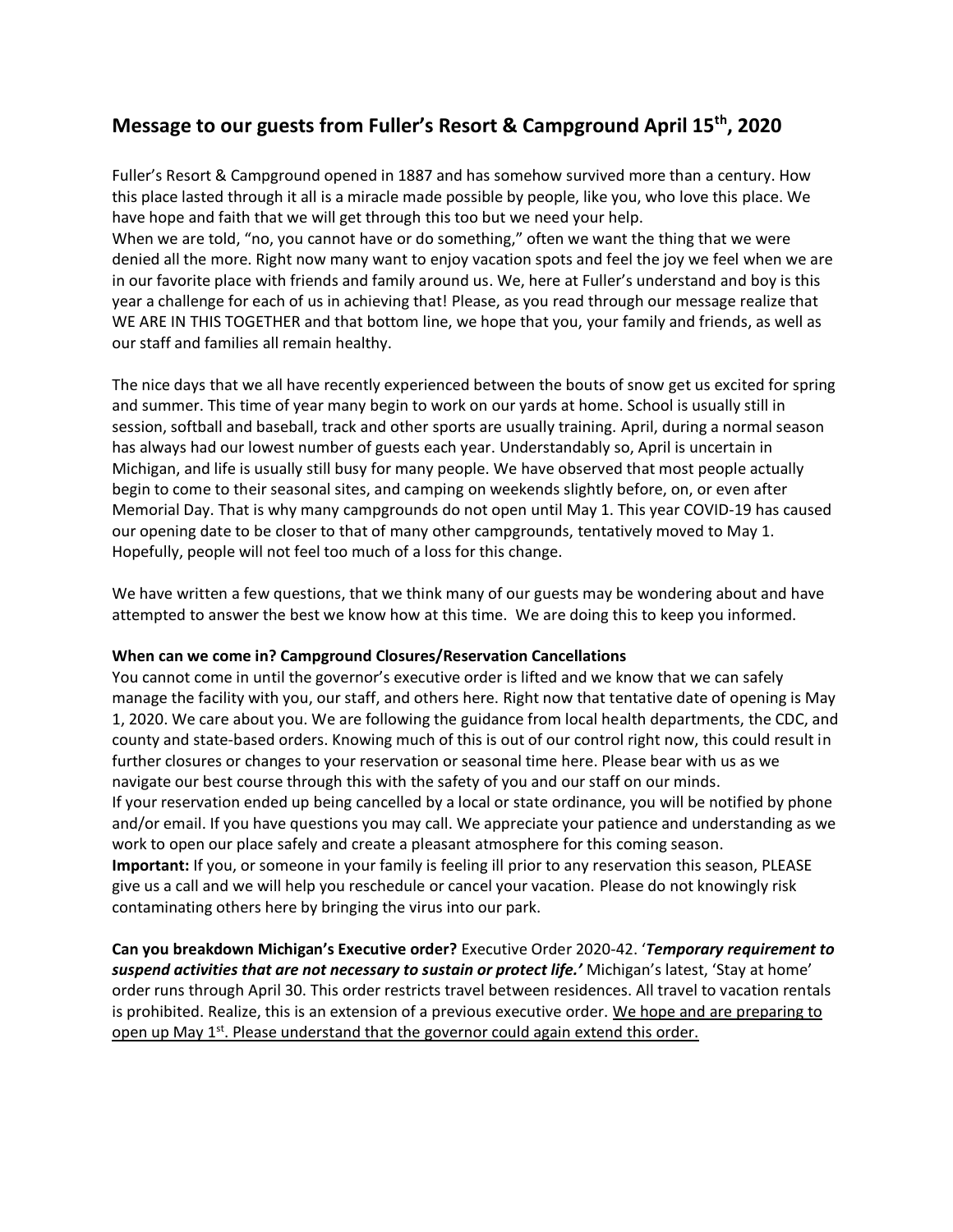**Why can't some people come and camp? What about seasonal campers? What about weekend guests?** The only thing harder than closing our entire place, is closing it to some and not others. Again, we are closing for the health and safety of our employees and customers. We understand that some people rely on public camping sites while performing essential work or seasonal living and move from place to place. We will do our best to provide within the reins of the executive order we are under. **Office/Check-in/Check-out** Right now, until further notice, the office is closed to public access. We are still here Monday – Friday 10am – 5pm, by phone, to help make reservations, answer questions, and help through this confusing time. After we open, the office will remain closed to access by the public during the month of May. We can still assist you and are working on ways to limit contact. Please call when you arrive to check in. Or call with questions before arriving and we will do what we can to answer your questions and assist you.

#### **When we open to our guests we will open our bathrooms.**

Bathrooms, showers, and porta-potties are currently closed. Cleaning schedules will be posted after opening our restrooms, however, please know that we are not physically capable of keeping all surfaces "hospital clean" when dealing with the public and will need the complete cooperation of our guests to help us by leaving the restroom as clean or cleaner than you found it when you leave. We also ask that guest limit the number of people in the restroom, practice social distancing and be respectful of time when using our facilities so that others, too can use them and practice the social distancing policies.

Hand washing should take a minimum of 20 seconds and you should use soap and rinse thoroughly before heading over to our hand dryers. Please know that if you do not wash your hands thoroughly for the recommended 20 seconds you can spread germs when you put your hands under the blow dryers. Please take your time and do it right, for the sake of everyone.

**Cleanliness.** We pride our self on creating a clean, and fun place for families to enjoy. Cleanliness and safety is always a top priority to our staff. All common areas are cleaned daily as part of our normal business. We are increasing the frequency and extent of those cleanings. Our staff/team is receiving additional trainings and information regarding safety and cleaning procedures. However, please be aware that there is no way that we can keep all surfaces "safe" at all times. We need the help of everyone (all guests, staff, and ourselves) to follow good hygiene and hand washing practices when using our facilities and to absolutely stay home if sick to help us avoid the possibility of an outbreak in our park.

**Events and Amenities.** In our effort to protect you, our staff, and our family, and in order to stop the spread of COVID-19, we have made the difficult decision to temporarily close some amenities for the month of May. Our store/porch, playground, barn/karaoke, beach/raft, volleyball, hay rides, and basketball pads. We are so incredibly sorry for this inconvenience. Please understand that these decisions were incredibly hard to make, but were made in the interest of the greater community and out of our concern for the health of all.

#### **Wow. That's a lot being closed. What activities can we do while we are here?**

Closed temporarily. We are excited to share that there are fun things you can do in the great outdoors. We will still have boat rentals (please do not crowd our workers when renting and follow all rules for safety and sanitation), camping, fresh air, nature, and campfires to enjoy. During this time, the outdoors can be fun, relaxing, and a nice change from being indoors. We ask that you enjoy this time as a family and follow social distancing protocols. This includes, for the time being, limiting the gatherings of groups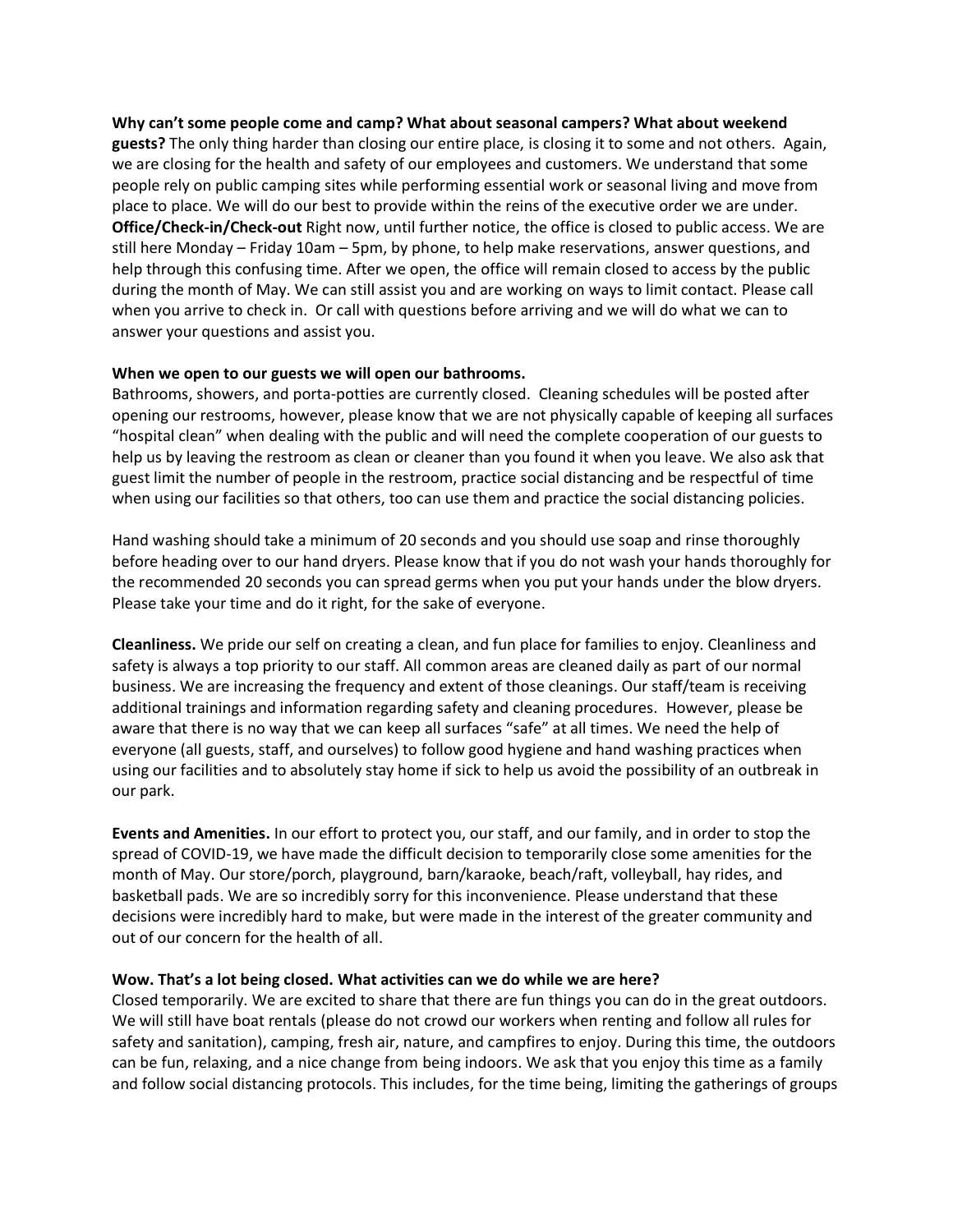to less than 10 and staying at least 6 feet away from all people who are not in your immediate family and/or living in the same household.

Campgrounds and outdoor trails and parks in our state have been shut down due to people gathering. We do not want you or us to experience a loss of this opportunity due to bad judgment by anyone. Again, this is temporary.

**How about day-passes? Guests to our site? What about the beach?** We are not opening to the general public at this time. We have a serious year to get through and lots of things to think and work through to keep everyone safe. Right now, until further notice we are not providing day/beach passes. That means you are required to have a reservation or seasonal agreement turned in with our office in order to use our park. As a private campground with a vast number of people who enjoy visiting our place, we have a responsibility to manage all areas of our campground as safely as possible. This, sadly, includes our beach. As soon as we know we can safely open to the general public we will happily let you know.

**Will we be able to get ice cream? What about your store?** Just because we are closing our store for the month of May, does not mean you are unable to get ice cream, some food, and some other items. Stocking our store the way we usually have in the past has become very difficult. Our shipment of clothing is in with new jammie pants and a couple new colors for our sweatshirts, but our grocery and food items may be limited for a while.

By the way, we will not be allowing anyone to walk around in the store because of how small our store is and to keep our merchandise untouched. But we are willing to help you get what you need. We will just have to be very creative in the process. Bear with us as we work to serve you in the best social distancing way we can. We do have some exciting news this year we will be one location that will again be serving Sherman's Ice Cream. Yay, yep, cotton candy, butter pecan, and many other flavors will be back!

**What can we do?** We're all in this together. Yes, you, have a role in us opening too. During this time of uncertainty, we cannot guarantee safety from a virus we cannot see. We are implementing extra cleaning schedules and policies and limiting person to person interaction during this time. We ask that you take your part in this seriously as well. Do what you can to help limit the spread and keep yourself and others safe.

#### *Your responsibility and the responsibility of all in your household may look like:*

Practicing social distancing while walking, biking and in general out in the campground (trying to keep that 6' distance between your family and others.)

Not gathering in groups. I know this can be difficult because our community is so close. We are in a temporary time and eventually things will start to go back to normal just right now please keep your distance.

If you are not feeling well, please stay home and/or seek medical attention. Do not come to or stay at the campground if you believe you may have the virus.

"Clean your hands often. Don't touch your eyes, nose or mouth. Keep 6 feet away from others when possible. If you feel sick, stay home when you can. Listen for orders from your local government to stay home. Cover coughs and sneezes with your elbow." – cdc.gov

This sounds repetitive, but continue to follow suggestions from the CDC, washing your hands frequently, using hand sanitizers when unavailable, and practicing social distancing. These actions are just some suggestions that can help you take control of keeping your family, our community, and staff safer during this unprecedented time. As we do our part, we hope you will do yours.